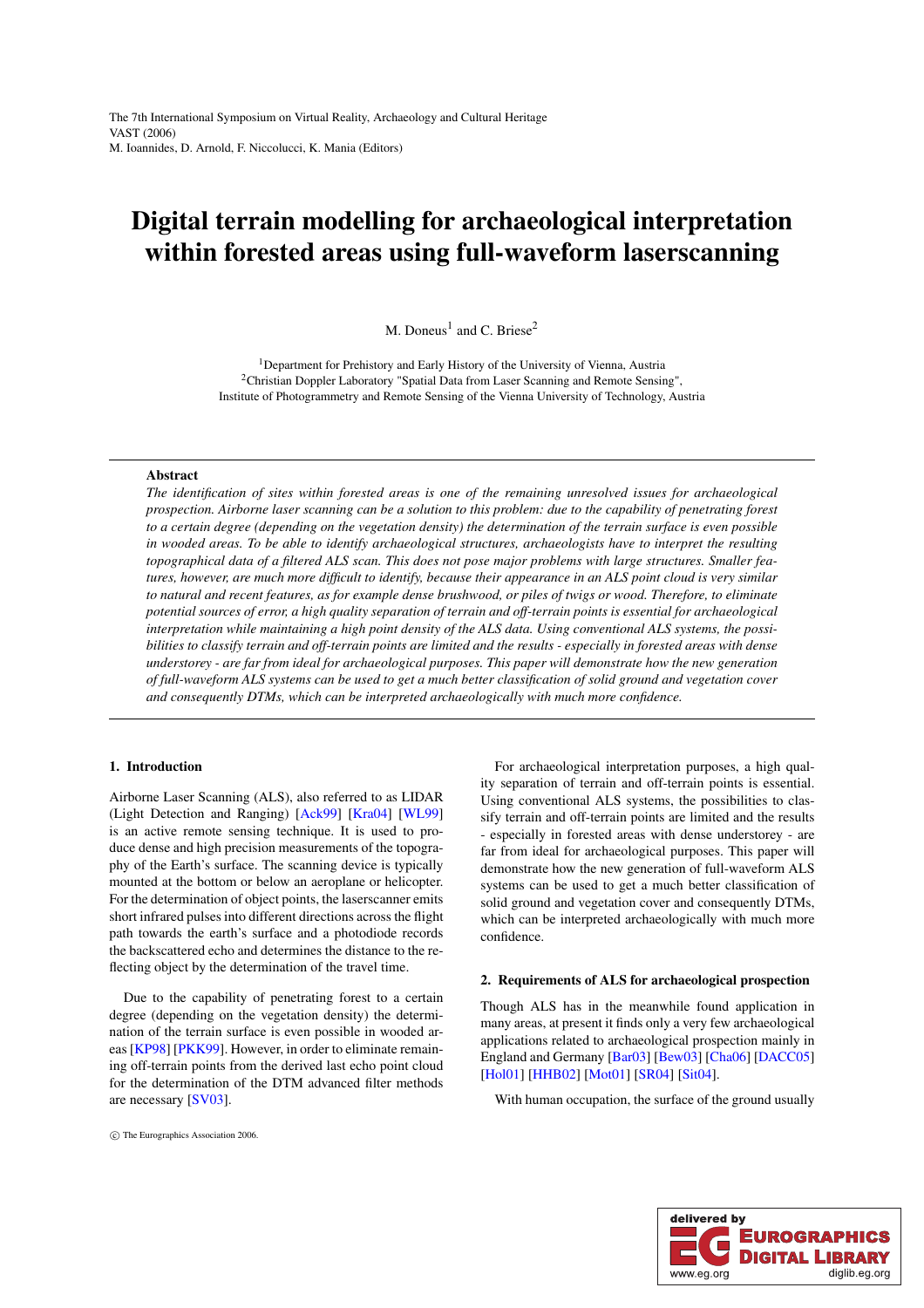gets shaped (banks, ditches, mounds, etc.). When a site is abandoned, the structures will start collapsing. Without human interaction (especially agriculture), the process of decay can be stabilised by vegetation and the archaeological structures will form part of the ground's surface.

Because of its potential to determine a dense point cloud (up to several points per  $m<sup>2</sup>$ ) in high quality, archaeologists can investigate such sites, which are still surviving in relief even in forested areas. To be able to identify archaeological structures, archaeologists have to interpret the resulting topographical data of a filtered ALS scan. This does not pose major problems with large structures, like ruined castles, earthworks, tracks, or ridge and furrow. Smaller features, however, like round barrows, slag heaps, or kilns (to mention just a few) are much more difficult to identify. Their appearance in an ALS point cloud is very similar to natural and recent features, as for example dense brushwood, or piles of twigs or wood, which are - other than archaeological structures - actually off-terrain points.

Therefore, to eliminate potential sources of error, a high quality separation of terrain and off-terrain points is essential for archaeological interpretation while maintaining a high point density of the ALS data. Blunders and vegetation have to be filtered away, while the topography of buildings and any other man made structures (like ditches, banks, round barrows, walls etc.) should not be altered by the filtering techniques.

# 3. Problems of "Conventional" Data for Archaeological Interpretation

During the ALS point determination, the laser beam travels towards the earth's surface and illuminates different targets and all backscattering objects within the footprint area contribute to the received echo. The backscattering characteristics of the target depend on its size, distance, its reflectivity, and the directionality of scattering.

Flat surfaces in respect to the beam direction without vegetation reflect one short echo (approx. the same length as the emitted pulse), which the scanner receives as a delayed and attenuated signal. However, at spatially distributed targets, as it is typically the case in forested areas, only some of the laser energy is scattered back by the treetops, while the other energy penetrates through and is reflected by branches, bushes and the ground later on. In that way, a single laser beam can scatter back a complex echo waveform. Here, the returning signal is a superposition of echoes from the different scatterers. The echoes can be received as distinct signals if separated by distances larger than the range discrimina-tion of the ALS system [\[WUD](#page-7-6)<sup>∗</sup>06]. Within currently available commercial systems, this resolution is typically around 1.5 m [\[Kra04\]](#page-6-1). While this discrimination is high enough to clearly distinguish trees from the ground surface, it implicates that with those systems, it is difficult to distinguish narrow vegetation (as ferns, bushes etc.) from the terrain.

The elevation accuracy of ALS is composed of a systematic shift value (which mainly comes from the inaccuracies of GPS and INU measurements) and an unsystematic inaccuracy, which is mainly caused by the different range distribution within the footprint (e.g. vegetation cover of the ground [\[PKK99\]](#page-7-1)). While the systematic shift value does not pose any problem for archaeological interpretation if the relative errors between two overlapping ALS strips are not too big, the unsystematic inaccuracies from the vegetation cover will result in topographic features representing for example single bushes, dense vegetation, or tree trunks. However, these off-terrain objects are sometimes difficult to discern from smaller archaeological features, as mentioned above.

Usually, for obtaining a DTM from a conventional scan, some of these topographical features can be sorted out by various filtering techniques. For archaeological purposes, however, filtering cannot be applied too rigid. Otherwise, smaller archaeological features are removed or smoothed, too. Therefore, while high vegetation and houses can be removed by filtering more or less reliably, low vegetation, like bushes and tree-trunks will still survive in the resulting DTM and will cause problems during interpretation.

# 4. Full-Waveform Sensors

The problems posed above mainly occur, because typical ALS sensors can only record up to a certain degree of distinct (typically 2 to 4) echoes from multiple targets touched by a single laser pulse using analogue detectors in real time during the acquisition process. As a result, these systems provide "only" an irregular 3D point cloud containing coordinates of the detected echoes.

However, the latest generation of commercially available ALS systems allow to discretisise the full-waveform of the received echo for each emitted laser beam. This discretisation allows us to gain further physical observations of the reflecting surface elements, which can be useful for a subsequent object classification. By modelling the full waveform as a series of Gaussian distribution functions, individual scatterers can be distinguished [\[HMB00\]](#page-6-9) [\[WUD](#page-7-6)∗06]. The results are estimates of the location and scattering properties of the individual targets: for each returning echo of a single laser pulse, the estimated coordinates of the scatterer, the echo width, and the amplitude is determined.

The echo width gives us information on the range distribution of all the small individual scatterers contributing to one echo, whereas the amplitude gives information about the radiometric scattering properties of the illuminated targets that contribute to one echo. If the echo width is small, a rather flat surface element was illuminated, whereas when it is large, scatters at different ranges contribute to the one determined echo (as it is the case with a tilted surface or a terrain surface with narrow vegetation (flowers, fern, small bushes)). In these cases, the estimated distance to the object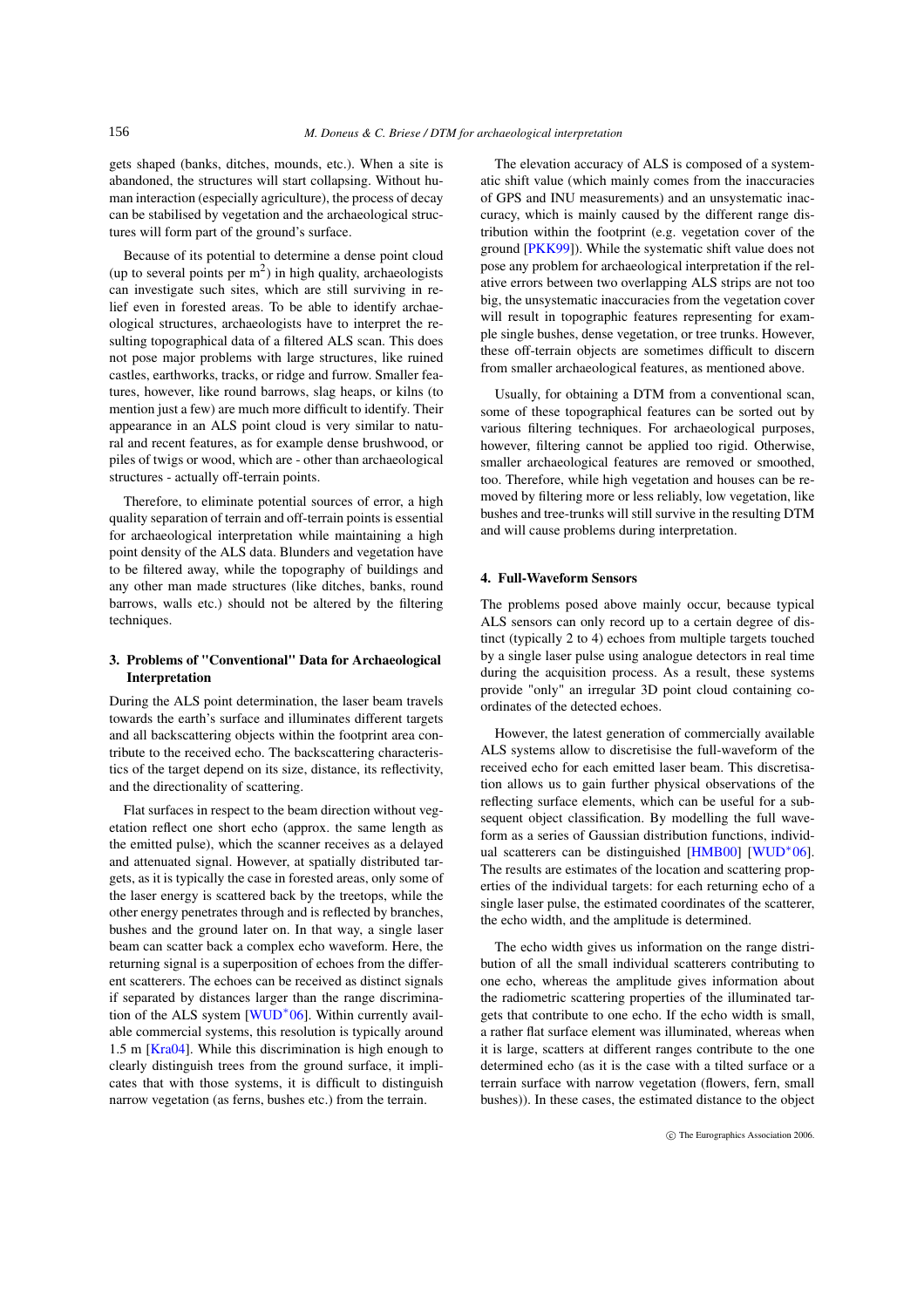

Figure 1: *DSM resulting from the unfiltered last echo pointcloud. There are many points, which represent, tree-trunks, very dense vegetation or narrow vegetation, which do not represent the actual ground.*

is a mixture of all distances to the individual targets. In the presence of low vegetation, the height of the estimated point will be too high and the point will not exactly represent the terrain surface.

The amplitude can give us additional information on the quality (intensity) of the reflection. It is, however, much more difficult to use the amplitude for classification purposes, because different effects as for example footprint area, the directionality of scattering, as well as size, topography, vertical distribution (number of backscatters from a single laser pulse), and reflectivity of the target contribute to a single amplitude. Therefore, it may not be as straightforward to use for classification purposes as reflectivity values recorded with passive imaging sensors [\[KK04\]](#page-6-10).

Using amplitude and echo width, it is possible to investigate the return signal and extract additional ground characteristics. Consequently, much more information is available when classifying the point cloud into solid ground and vegetation cover.

### 5. Case Study

In April 2006, we launched the project "LiDAR-Supported Archaeological Prospection in Woodland", which is funded by the Austrian Science Fund (FWF P18674-G02). The goal of the project is to explore the potential of ALS for Archaeological Prospection in a densely forested area; specifically, to evaluate an approx. 190 km<sup>2</sup> forest area within the Leitha mountain range in an archaeological case study.

# 5.1. Test Data

During the pilot phase of the project, an ALS scan was conducted in the dormant period beginning of April 2006 using

the latest generation of full-wave recording scanning systems. The purpose of this first flight was to get the optimal sensor configuration for scanning the whole area with its specific forest structure and canopy characteristics later on. The test area was carefully selected to represent different canopy density over already known archaeological features.

For the scans, we were using the RIEGL ALS-system LMS-Q560 operated by the company *Milan Flug GmbH*. The LMS-Q560 digitally samples and stores the entire echo waveform of the reflected laser pulses [\[HUG04\]](#page-6-11). Regarding the physical properties of ALS systems [\[Bal99\]](#page-6-12), the LMS-Q560 has following specifications [\[WUM](#page-7-7)<sup>\*04]</sup>: laser wavelength (1,5  $\mu$ m), pulse duration (4 ns), pulse energy (8  $\mu$ J), pulserate (<100 kHz), beam width (0.5 mrad), scan angle  $(+/-22,5 \text{ deg})$ , flying height  $(<1.500 \text{ m})$  and size  $(0.5 \text{ m} \cdot \textcircled{e} 1)$ km) of the laser footprint on ground. Its multi-target range discrimination is 0,6 m.

The scan was performed on April 8, 2006. Flight altitude was about 600 m above ground, which resulted in a laser footprint size of 30 cm on ground. A total area of  $9 \text{ km}^2$  was covered with a scan angle of +/-22,5 degrees by 26 parallel flight tracks, which had a width of approximately 500 m and an overlap of 50%. The real scan rate was 66 kHz that resulted in an overall mean point density of eight measurements per  $m<sup>2</sup>$ . The GPS operated with a frequency of 1Hz, whereas the inertial measurement unit (IMU) recorded the attitude with 250Hz. While scanning, the total area was additionally covered vertically using the integrated DigiCAM H/22 system with a resolution of 22 megapixels.

#### 5.2. Full-Waveform Processing and Filtering

In the first step a Gaussian decomposition of the full-waveform data was performed [\[WUD](#page-7-6)<sup>∗</sup>06]. Based on this procedure the 3d co-ordinates of all detected echoes are determined and stored together with the additional information (amplitude, echo width) determined from the fitted Gaussians. From this dataset, we selected the last echoes together with the additional information for the further processing.

To eliminate remaining off-terrain points from the derived last echo point cloud (Figure 1), we used the theory of robust interpolation (RI) [\[KP98\]](#page-6-2) within a hierarchic framework [\[BPD02\]](#page-6-13), which is implemented into the soft-ware package SCOP++ [\[KO05\]](#page-6-14). The most important feature within this coarse to fine approach is the method of RI. RI integrates the elimination of off-terrain points and the interpolation of the terrain surface within the same process. The two most important entities of the RI are a functional model and a weight model. The functional model has to allow the approximation of the terrain surface with the consideration of individual weights for each irregularly distributed point. The weight model has to assign an individual weight to each point.

c The Eurographics Association 2006.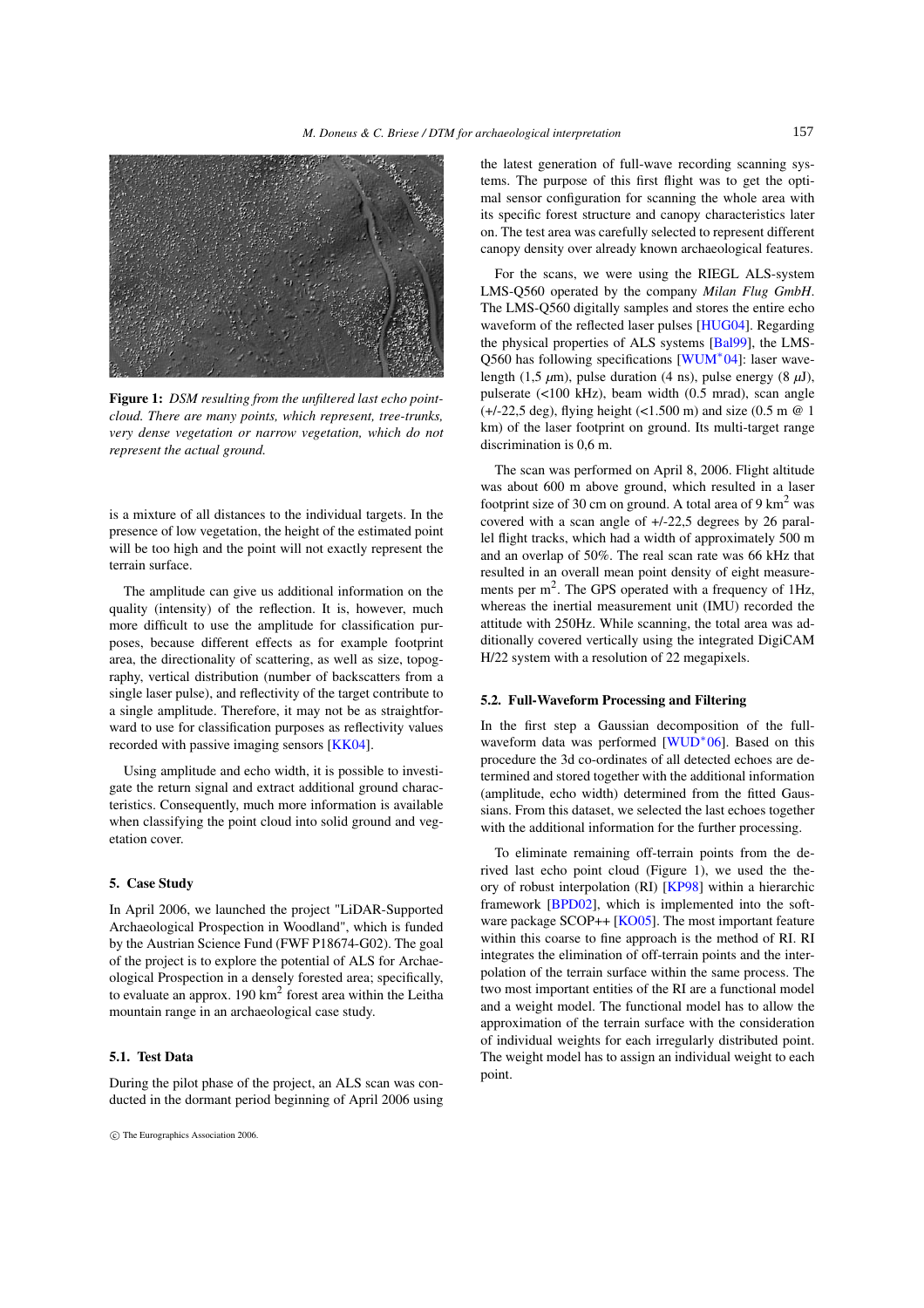

Figure 2: *Vertical aerial photograph of study area 1 taken during the scanning procedure. The white rectangle marks the outline of Figure 6.*



Figure 4: *DTM of study area 1 after Gaussian decomposition and filtering using robust interpolation with an eccentric and unsymmetrical weight function within a hierarchic framework.*



Figure 6: *Zoomed view of 3D point cloud and orthophotograph after application of the threshold value. Most clearance and even wood piles are filtered out and are not represented in the point data any more.*



Figure 3: *Intensity image of study area 1. Bright pixels represent a high percentage of the original laser energy returned as last-pulse echo.*



Figure 5: *Mapped echo widths of study area 1. While in the wood, high values (yellow to red) occur only occasionally, bushes and clearance piles show high values throughout.*



Figure 7: *Resulting shaded DTM after removal of points with a high echo width and hierarchic robust interpolation.*

c The Eurographics Association 2006.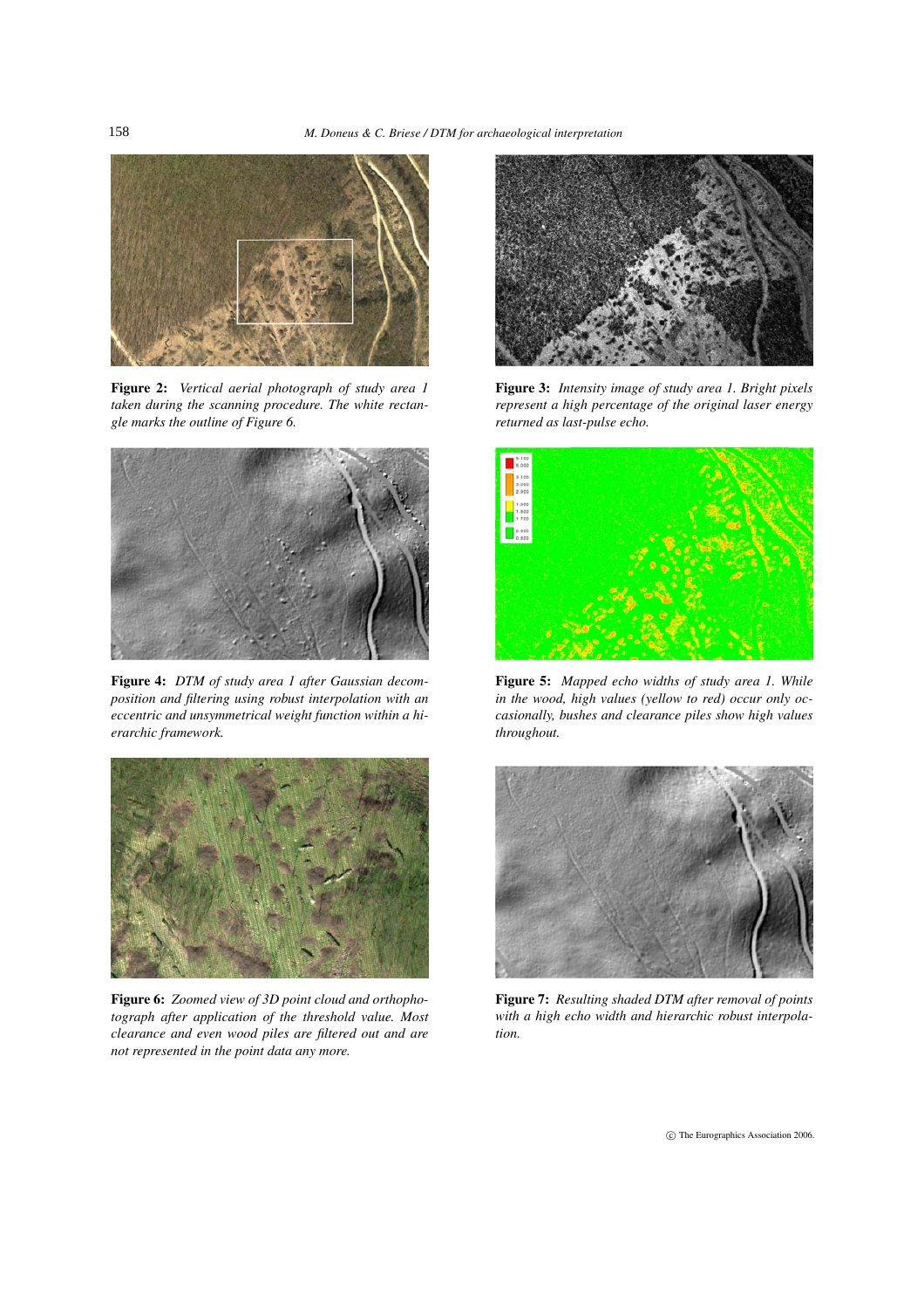For the elimination of off-terrain points from ALS data, an eccentric and unsymmetrical weight function is typically in use [\[BPD02\]](#page-6-13). This weight function assigns iteratively a low weight to points that are significantly above the terrain (e.g. on the vegetation) whereas terrain points are assigned a high weight. The RI is applied within each data pyramid level of the hierarchic setup. For the stepwise refinement, a tolerance band defined in respect to the resulting coarse surface model is used. This step-by-step process leads to a final surface model that allows to separate terrain from off-terrain points using a threshold value (typically plus and minus three times sigma of the height accuracy of the input points). The whole process of filtering is also demonstrated at the EuroSDR Distance Learning Course "Filtering and Classification of Laser Scanner Data", available under [http:/](http://www.ipf.tuwien.ac.at/eurosdr/index.htm)/www.ipf.tuwien.ac.at/eurosdr/index.htm.

In an archaeological dataset, vegetation should be filtered out, but walls, banks, ditches, and smaller archaeological structures should be kept within the resulting DTM. One therefore has to be very careful with the tuning of the parameters of the iterative filtering steps within the hierarchic filter strategy. Due to the fact that no big buildings were present within our test area, we started the procedure with two data pyramid levels and did not use the additionally available preelimination of large building regions. For the first level, a point density of 1 point/m<sup>2</sup> was chosen. After the thin out of the original point cloud (approx. 8 points/ $m<sup>2</sup>$ ), we performed the RI using an asymmetric weight function in order to eliminate the off-terrain points within this data pyramid level. This was followed by the refinement step with the help of a tolerance band in respect to the 1 m-terrain model that discarded all last echo points 0.5 m above the terrain surface. Finally, we applied the RI to the remaining data of the finest level.

This procedure was applied on one hand to all last echo points without considering the additional information provided by the full-waveform processing, whereas on the other hand the same process was applied to a subset of the points after a simple pre-elimination step of all last echo points with a large echo width. To demonstrate the potential of this way of point classification and the improvement achieved with the consideration of the additional point attributes gathered by the full-waveform analysis, two small areas from the testscan will be presented in the following.

### 5.3. Study Area 1

The first area does not contain archaeological structures. The vertical photograph (Figure 2) shows that the upper area is covered with deciduous wood, while in the lower area, the wood is being cleared. Apart from a few groups of trees, the lower area is covered with clearance piles of twigs and logs from the felled trees. On the right side, there is a bundle of roads, where dense bushes accompany the individual roads.

The situation is well reflected in the intensity image (Fig-

ure 3), which is derived from the amplitude values, which we got from Gaussian decomposition of the full-waveform data. The bright pixels show that a high percentage of the original laser energy returned as last-pulse echo. The darker the pixels get, the less energy returned to the sensor from the ground. Deciduous forest and small groups of trees consist of a mixture of high and low amplitude values, while the reflections coming from the cleared soil have high amplitudes. Clearance piles show equal areas of low amplitude values.

After Gaussian decomposition and filtering, the resulting shaded DTM shows that the procedure worked quite well in the wooded area (Figure 4). In the cleared area, the DTM shows still many small features with a diameter of 5 - 6 m and a height of 0,2 - 1 m. Without further information, it would be hard to interpret and decide about their potential archaeological meaning. Additionally, the dense bushes next to the roads are still present.

If we map the individual echo widths (Figure 5), we clearly can identify the piles of twigs and logs, which had low amplitude values as having also large echo widths. Analysing the mapped echo widths and their histogram, we defined a threshold value (in this case 1,7 m) and consequently removed all points from the original data set with higher values (Figure 6).

The resulting DTM shows a much better surface representation with almost all of the vegetation and clearance piles removed (Figure 7). This result is now much easier to interpret with a minimized risk of identifying low, dense vegetation as potential archaeological feature.

# 5.4. Study Area 2

In the other study area, we wanted to test, whether the procedure of eliminating points with higher pulse-width would affect archaeological features. Therefore, we analysed a small area within the Iron Age hillfort of Purbach. The area under investigation shows parts of the ramparts and a graveyard consisting of at about 50 round barrows (Figure 8).

The massive ramparts are clearly visible despite the vegetation in the aerial photograph (Figure 8). The round barrows, however, vanish under the dense vegetation cover. The intensity image (Figure 9) let us distinguish three different kinds of vegetation covering the barrows: bushes (1), trees without brushwood (2), and trees with brushwood (3).

After elimination of all echoes with a high echo width (threshold value: 1.7 m) (Figure 10), the comparison between the two DTMs (with and without pre-eliminated points) clearly shows, that the archaeological features were not affected by the procedure (Figure10 and Figure 11). The difference map reveals that the measurements of only a few barrows had been affected by low vegetation, which was removed consequently (Figure 12).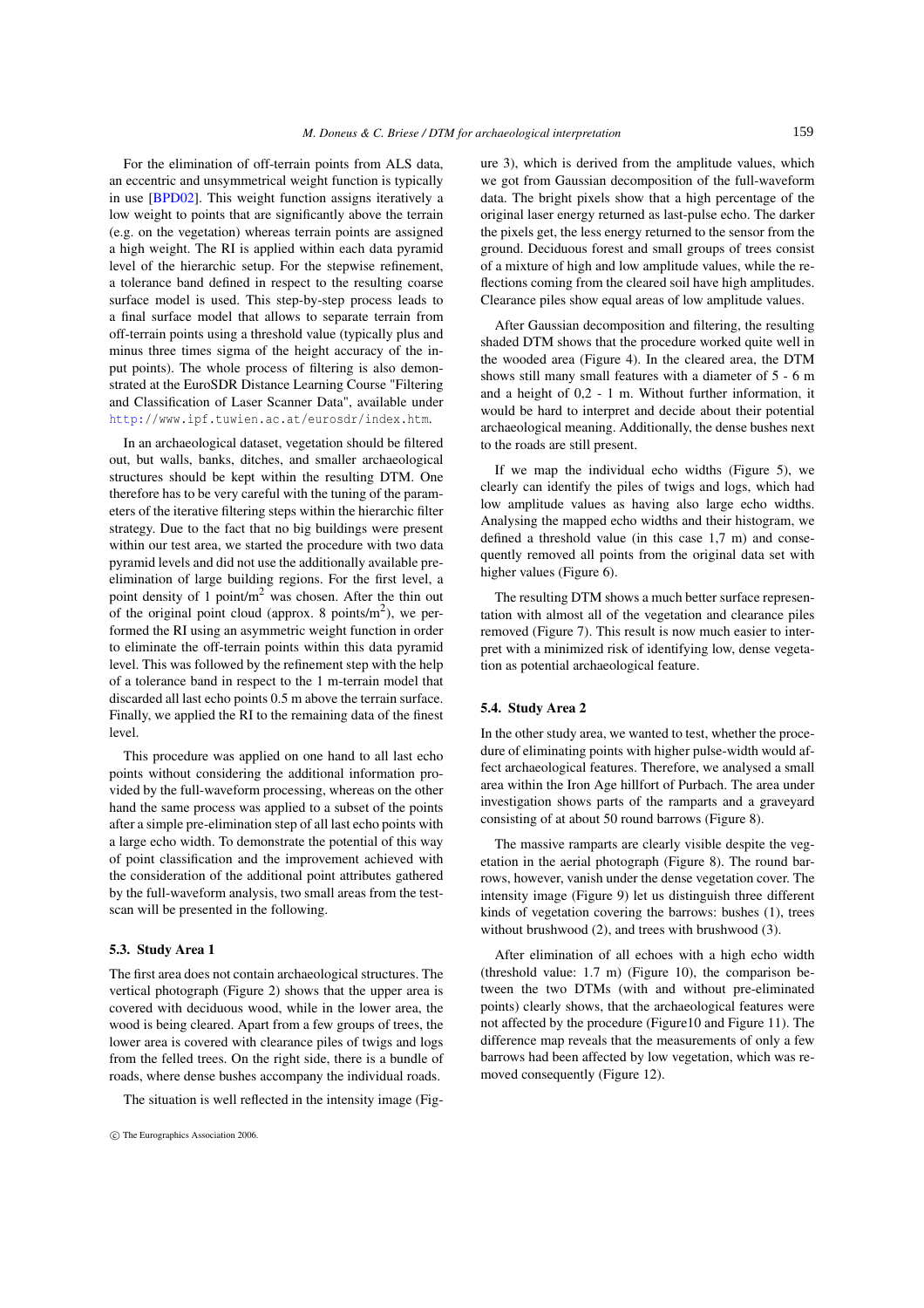

Figure 8: *Vertical aerial photograph of study area 2. While the massive ramparts are clearly visible, the round barrows (1) vanish under the dense vegetation cover.*



Figure 10: *Resulting shaded DTM after hierarchic robust interpolation.*



Figure 9: *Intensity image of study area 2; the amplitude values let us distinguish three different kinds of vegetation: bushes (1), trees with brushwood (2), and trees without brushwood (3).*



Figure 11: *Resulting shaded DTM after removal of points with a high echo width and hierarchic robust interpolation.*



Figure 12: *Z-coded difference between DTM1 and DTM2 (with and without eliminated points).*

160

c The Eurographics Association 2006.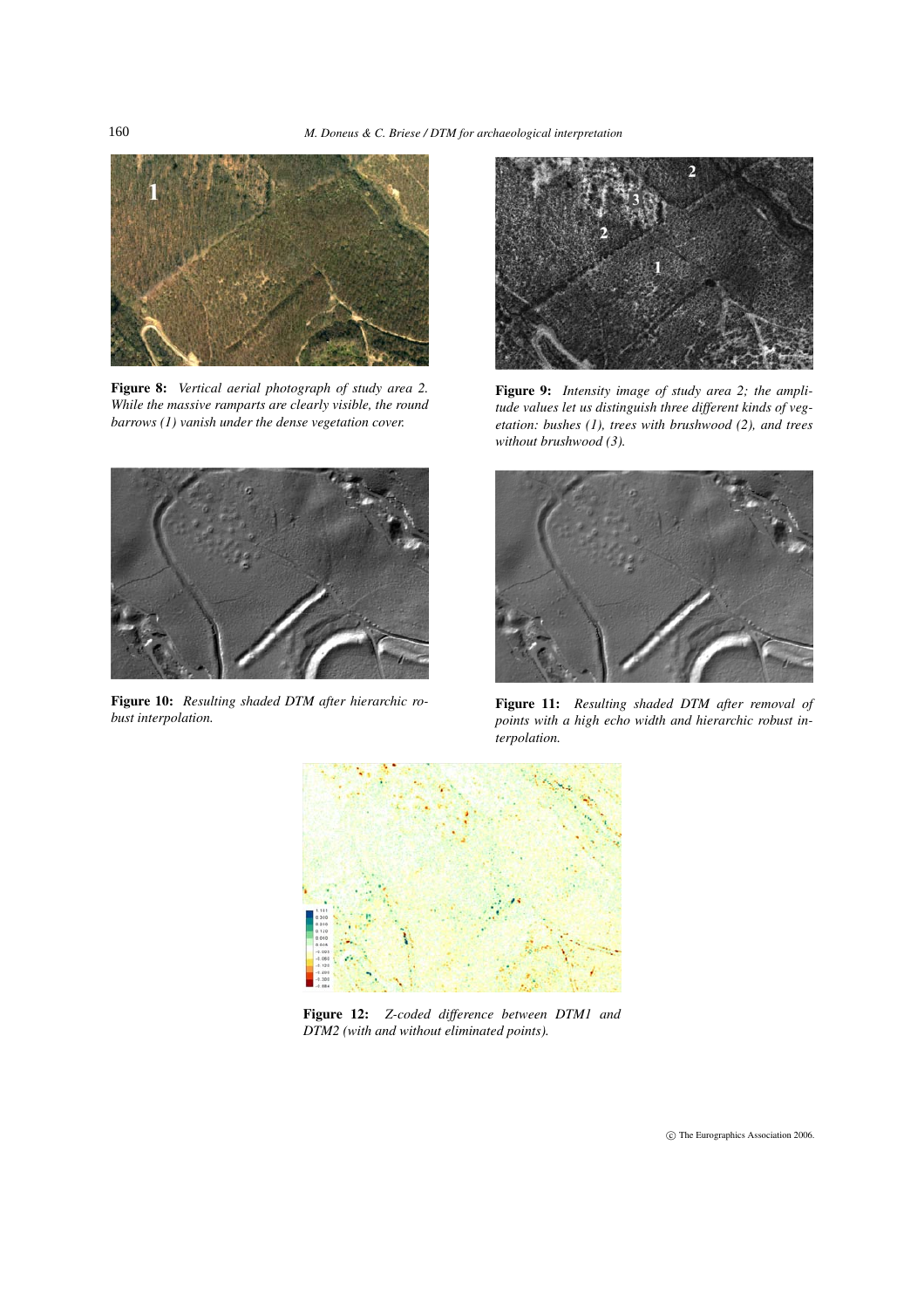## 6. Conclusion

The paper demonstrated the potential of full-waveform analysis. With a full-waveform recording, a lot of more information about the received laser echo, like the detailed distribution of targets in the beam path, their reflectance and their vertical extent is stored.

In that way, it is possible to investigate the return signal and therefore further point characteristics can be determined. Based on this information, we can now classify the ALS points with much more confidence into solid ground and vegetation cover. This has an important impact (not only) on archaeological interpretation: in archaeological terms, we now have means to identify features in the point-cloud, which are remains of bushes or other low vegetation that was not completely penetrated by the laser pulse. After eliminating these points, we get a more reliable DTM, where most local topographic features are in fact local topographic elevations of the ground surface.

Within the paper, the usage of a simple threshold operation in order to pre-exclude points situated within low vegetation structures is demonstrated. However, this simple threshold procedure can be problematic in steep terrain, where the illuminated tilted terrain surface within the footprint can increase the echo width. Therefore, we will extend our procedure for steep terrain in the future. Furthermore, we will consider a calibration of the sensor system in order to determine a system independent interpretation of the received amplitude values [\[WUD](#page-7-6)∗06]. This calibration procedure should allow to convert the received echo amplitude into the radar backscatter cross section which provides a system independent information about the radiometric surface reflection properties.

### Acknowledgements

This research has been supported by the Austrian Science Fund (FWF) under project no. P18674-G02. The authors thank Thomas Melzer from the Christian Doppler Laboratory for Spatial Data from Laser Scanning and Remote Sensing, Vienna University of Technology, for the processing of the Gaussian decomposition of the full-waveform ALS data.

## <span id="page-6-0"></span>References

- [Ack99] ACKERMANN F.: Airborne laser scanning: present status and future expectations. *ISPRS Journal of Photogrammetry and Remote Sensing 54*, 2-3 (1999), 64– 67.
- <span id="page-6-12"></span>[Bal99] BALTSAVIAS E.: Airborne laser scanning: existing systems and firms and other resources. *ISPRS Journal of Photogrammetry and Remote Sensing 54*, 2-3 (1999), 164–198.
- <span id="page-6-3"></span>[Bar03] BARNES I.: Aerial remote-sensing techniques used in the management of archaeological monuments on

<span id="page-6-4"></span>the british army's salisbury plain training area, wiltshire, uk. *Archaeological Prospection 10* (2003), 83–91.

- <span id="page-6-13"></span>[Bew03] BEWLEY R.: Aerial survey for archaeology. *The Photogrammetric Record 18*, 104 (2003), 273–292.
- [BPD02] BRIESE C., PFEIFER N., DORNINGER P.: Applications of the robust interpolation for dtm determination. In *Photogrammetric Computer Vision* (Graz, Austria, 2002), Kalliany R., Leberl F., Fraundorfer F., (Eds.), International Archives of Photogrammetry and Remote Sensing, Vol. XXXIV, 3A, pp. 55–61.
- <span id="page-6-6"></span><span id="page-6-5"></span>[Cha06] CHALLIS K.: Airborne laser altimetry in alluviated landscapes. *Archaeological Prospection 13*, 2 (2006), 103–127.
- [DACC05] DEVEREUX B., AMABLE G., CROW P., CLIFF A.: The potential of airborne lidar for detection of archaeological features under woodland canopies. *Antiquity 79* (2005), 648–660.
- <span id="page-6-8"></span>[HHB02] HOLDEN N., HORNE P., BEWLEY R.: Highresolution digital airborne mapping and archaeology. In *Aerial Archaeology Developing Future Practice*, Bewley R., Raczkowski W., (Eds.), Nato Science Series, Series I: Life and Behavioural Sciences, Vol. 337. 2002, pp. 173– 180.
- <span id="page-6-9"></span>[HMB00] HOFTON M. A., MINSTER J. B., BLAIR J. B.: Decomposition of laser altimeter waveforms. *IEEE Transactions on Geoscience and Remote Sensing 38* (2000), 1989–1996.
- <span id="page-6-11"></span><span id="page-6-7"></span>[Hol01] HOLDEN N.: Digital airborne remote sensing: the principles of lidar and casi. *AARGNews 22* (2001), 23.
- [HUG04] HUG C., ULLRICH A., GRIMM A.: Litemapper-5600, a waveform-digitizing lidar terrain and vegetation mapping system. In *Proceedings of Natscan, Laser-Scanners for Forest and Landscape Assessment - Instruments, Processing Methods and Applications* (2004), Thies M., Koch B., Spiecker H., Weinacker H., (Eds.), International Archives of Photogrammetry and Remote Sensing, Volume XXXVI, Part 8/W2, pp. 24–29.
- <span id="page-6-10"></span>[KK04] KATZENBEISSER R., KURZ S.: Airborne laserscanning, ein vergleich mit terrestrischer vermessung und photogrammetrie. *Photogrammetrie, Fernerkundung, Geoinformation 3* (2004), 179–187.
- <span id="page-6-14"></span><span id="page-6-2"></span>[KO05] KRAUS K., OTEPKA J.: Dtm modelling and visualization - the scop approach. In *Photogrammetric Week* (Heidelberg, 2005), Wichmann Verlag, pp. 241–252.
- [KP98] KRAUS K., PFEIFER N.: Determination of terrain models in wooded areas with airborne laser scanner data. *ISPRS Journal of Photogrammetry and Remote Sensing 53*, 4 (1998), 193–203.
- <span id="page-6-1"></span>[Kra04] KRAUS K.: *Photogrammetrie. Band1. Geometrische Informationen aus Photographien und Laserscanneraufnahmen. 7., vollständig bearbeitete und er-*

c The Eurographics Association 2006.